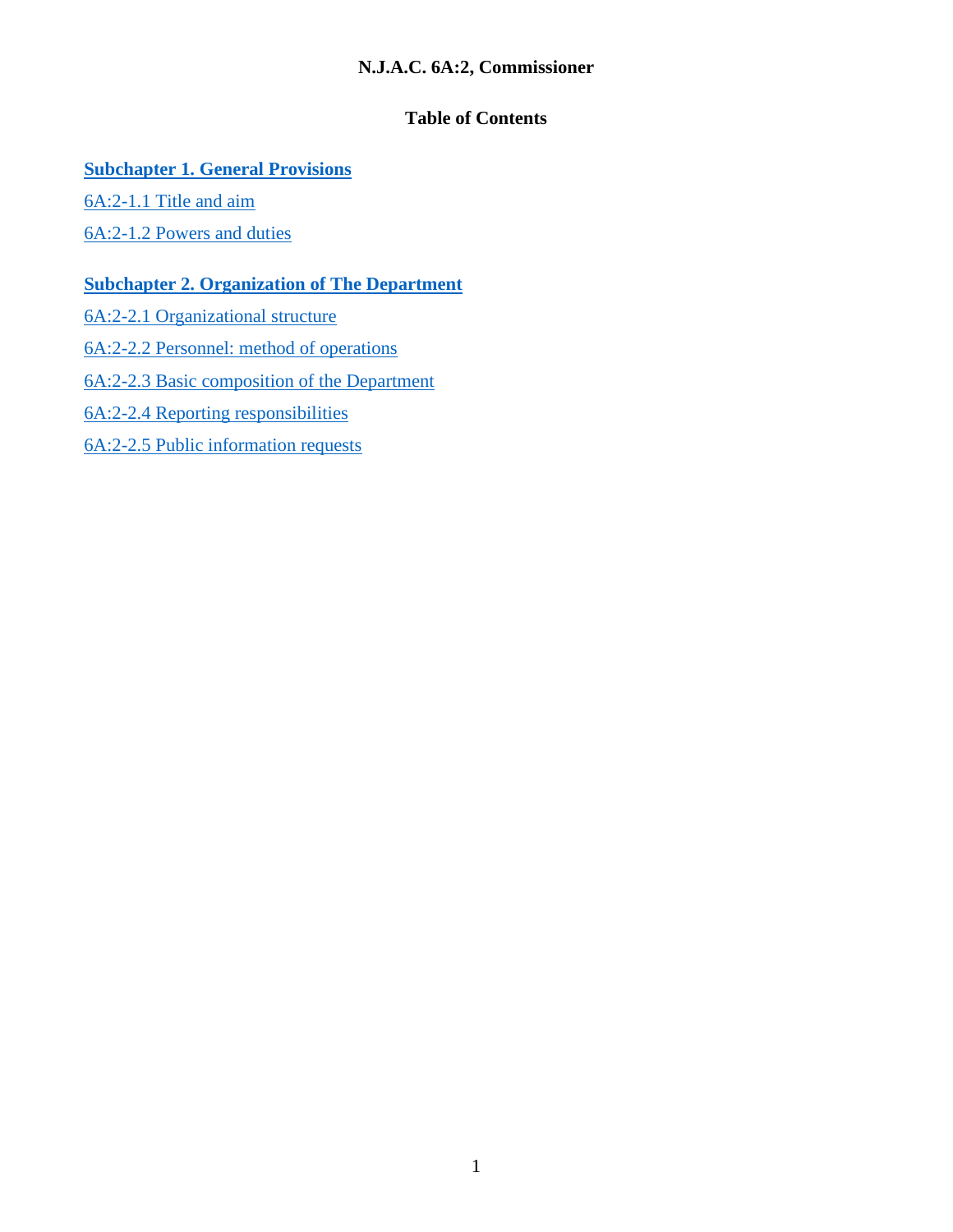## **Chapter 2. Commissioner**

## **Subchapter 1. General Provisions**

### <span id="page-1-1"></span><span id="page-1-0"></span>**6A:2-1.1 Title and aim**

- (a) By statute, the Commissioner of Education is the chief executive and administrative officer of the Department of Education, is the official agent of the State Board of Education for all purposes and is the budget request and approval officer of the Department of Education. The Commissioner is Secretary of the State Board of Education and Chairperson of the State Board of Examiners.
- (b) The Commissioner is appointed by the Governor, with the advice and consent of the Senate, and serves at the pleasure of the Governor during the Governor's term of office and until his/her successor is appointed.

## <span id="page-1-2"></span>**6A:2-1.2 Powers and duties**

- (a) The powers and duties of the Commissioner are as follows:
	- 1. The Commissioner is empowered to decide legal controversies and disputes arising under school laws or State Board regulations and his/her decisions have the force of law;
	- 2. To apportion State aid to local school districts;
	- 3. To issue teacher certificates;
	- 4. To approve vocational schools;
	- 5. To issue rules and regulations for the classification of students with disabilities;
	- 6. To conduct Statewide tests;
	- 7. To prescribe minimum courses of study for elementary and high schools;
	- 8. To withhold State aid from local school districts which fail to comply with school law or State Board regulations; and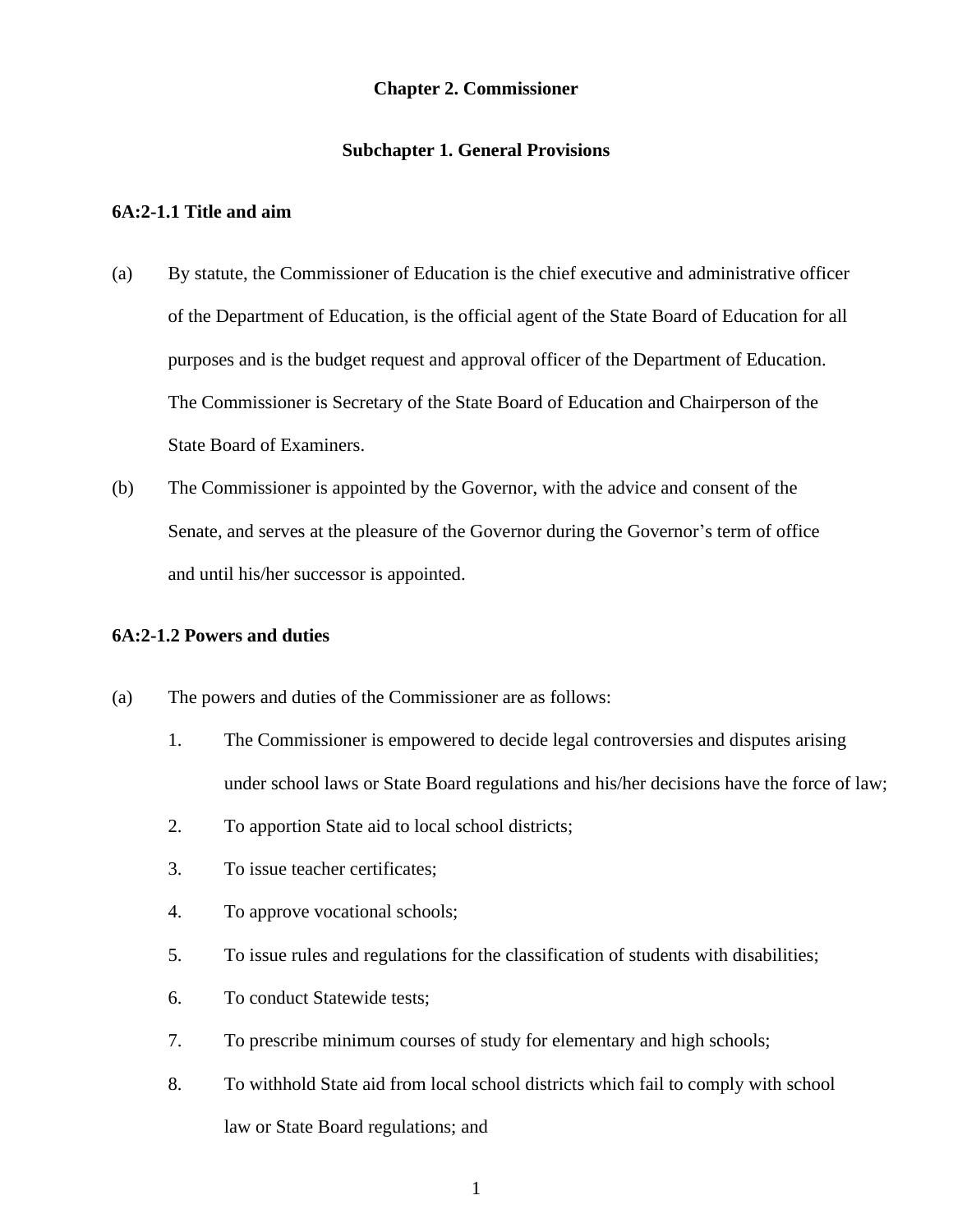9. To promulgate such other rules and regulations as may be authorized by statute or the State Board.

### **Subchapter 2. Organization of The Department**

#### <span id="page-2-1"></span><span id="page-2-0"></span>**6A:2-2.1 Organizational structure**

The Commissioner of Education shall develop and present to the State Board of Education for its approval an organizational chart which includes all divisions of the Department of Education and all other units for which managerial appointments require State Board approval pursuant to N.J.A.C. 6A:2-2.2. This chart shall be published in the New Jersey Register and incorporated as an Appendix to this subchapter pursuant to N.J.S.A. 52:14B-4(b).

# <span id="page-2-2"></span>**6A:2-2.2 Personnel: methods of operations**

- (a) The Commissioner shall appoint, subject to the approval of the State Board, the assistant commissioners of the Department, the chief officers reporting directly to the assistant commissioners, the superintendent of the Katzenbach School for the Deaf, the director of compliance investigation, and the managers of those offices that coordinate board meetings, and hear and determine controversies and disputes.
- (b) The Commissioner shall recommend for appointment by the State Board the State District Superintendent for each State operated school district.
- (c) All other personnel appointments shall be made by the Commissioner subject to the notification procedure in (d) below.
- (d) The Commissioner shall regularly report to the State Board as to all appointments and removals including resignations, transfers, and vacancies. The Commissioner shall also report to the State Board as to any acting appointments that he or she has made for the positions specified in (a) above. In the event an acting appointment to one of the positions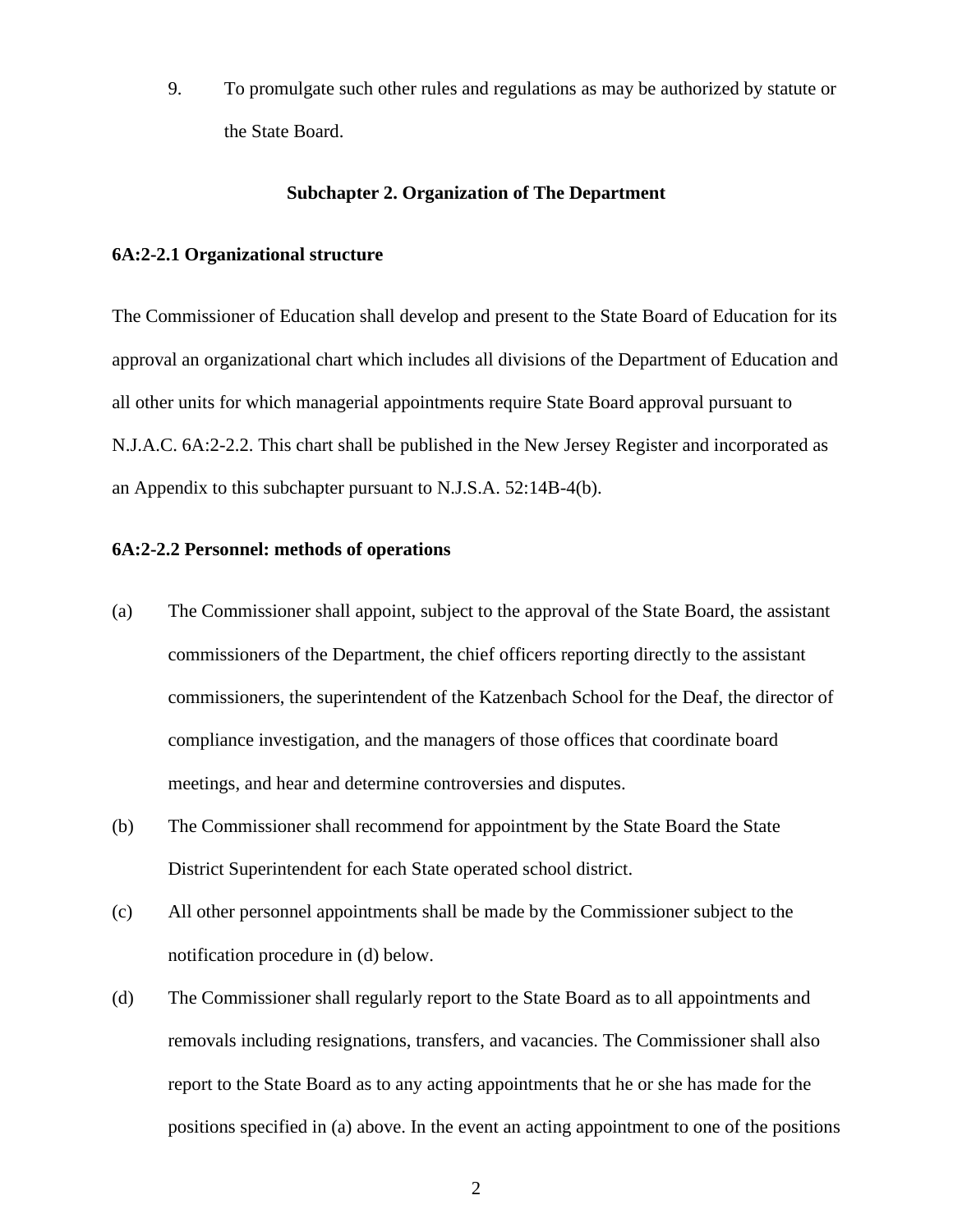specified in (a) above continues for more than 60 days, the Commissioner shall report to the State Board on the progress toward filling that position on a permanent basis.

(e) In cases where the Commissioner's personnel actions affect the organizational chart or the fulfillment of regulatory requirements, the Commissioner shall advise the State Board of such implications and of actions required for resolution.

### <span id="page-3-0"></span>**6A:2-2.3 Basic composition of the Department**

- (a) The Department of Education consists of a State Board of Education, the Commissioner of Education and such divisions, offices, bureaus, branches, committees, other organizational units and officers and employees as allowed by law and as necessary to carry out the Department's statutory mandates.
- (b) The basic organizational design of the Department is indicated in the Organizational Chart (see Appendix to this subchapter) with the executive functions as follows:
	- 1. Pursuant to N.J.S.A. 18A:4-9 and 18A:4-22, the Commissioner of Education is:
		- i. Secretary of the State Board of Education;
		- ii. The chief executive and administrative officer of the Department of Education, having general charge and supervision of the work of the Department;
		- iii. The official agent of the State Board for all purposes; and
		- iv. The budget request officer and approval officer of the Department.
	- 2. Pursuant to N.J.S.A. 18A:4-33, the Commissioner shall designate an assistant commissioner as deputy commissioner with full power to act in his or her place and stead during any absence or inability of the Commissioner and at such other times as the Commissioner may designate.

## <span id="page-3-1"></span>**6A:2-2.4 Reporting responsibilities**

(a) The following senior managers report directly to the Commissioner: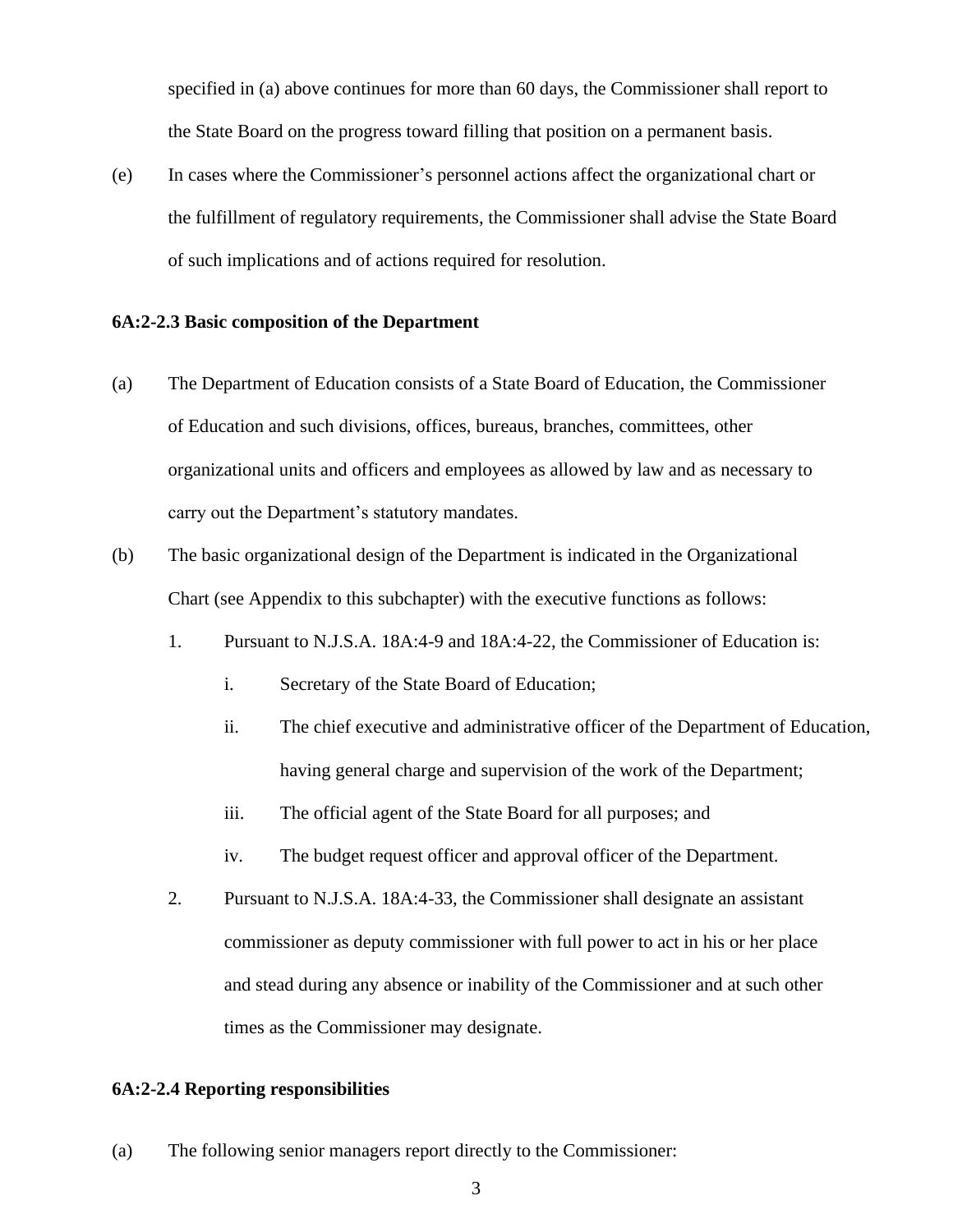- 1. The Director of the Office of the State Board of Education;
- 2. The Chief of Staff;
- 3. The Director of the Office of Equal Employment Opportunity;
- 4. Special Assistants to the Commissioner;
- 5. The Assistant Commissioner for the Division of Teaching and Learning Services. The following organizational units and/or their chief officers report directly to the Assistant Commissioner for the Division of Teaching and Learning Services:
	- i. The Director of the Office of Career Readiness;
	- ii. The Director of the Office of Assessment;
	- iii. The Director of the Office of Educator Evaluation;
	- iv. The Director of the Office of Standards; and
	- v. The Director of the Office of Innovation;
- 6. The Assistant Commissioner for the Division of Educational Services. The following organizational units and/or their chief officers report directly to the Assistant Commissioner for the Division of Educational Services:
	- i. The Director of the Office of Fiscal and Data Services;
	- ii. The Director of the Office of Performance Management;
	- iii. The Director of the Office of Student Support Services;
	- iv. The Director of the Office of Supplemental Educational Services;
	- v. The Director of the Office of Special Education; and
	- vi. The Superintendent of the Marie H. Katzenbach School for the Deaf;
- 7. The Assistant Commissioner for the Division of Field Support and Services. The following organizational units and/or their chief officers report directly to the Assistant Commissioner for the Division of Field Support and Services:
	- i. The Director of the Office of Recruitment, Preparation, and Certification;
	- ii. The Director of the Office of Comprehensive Support;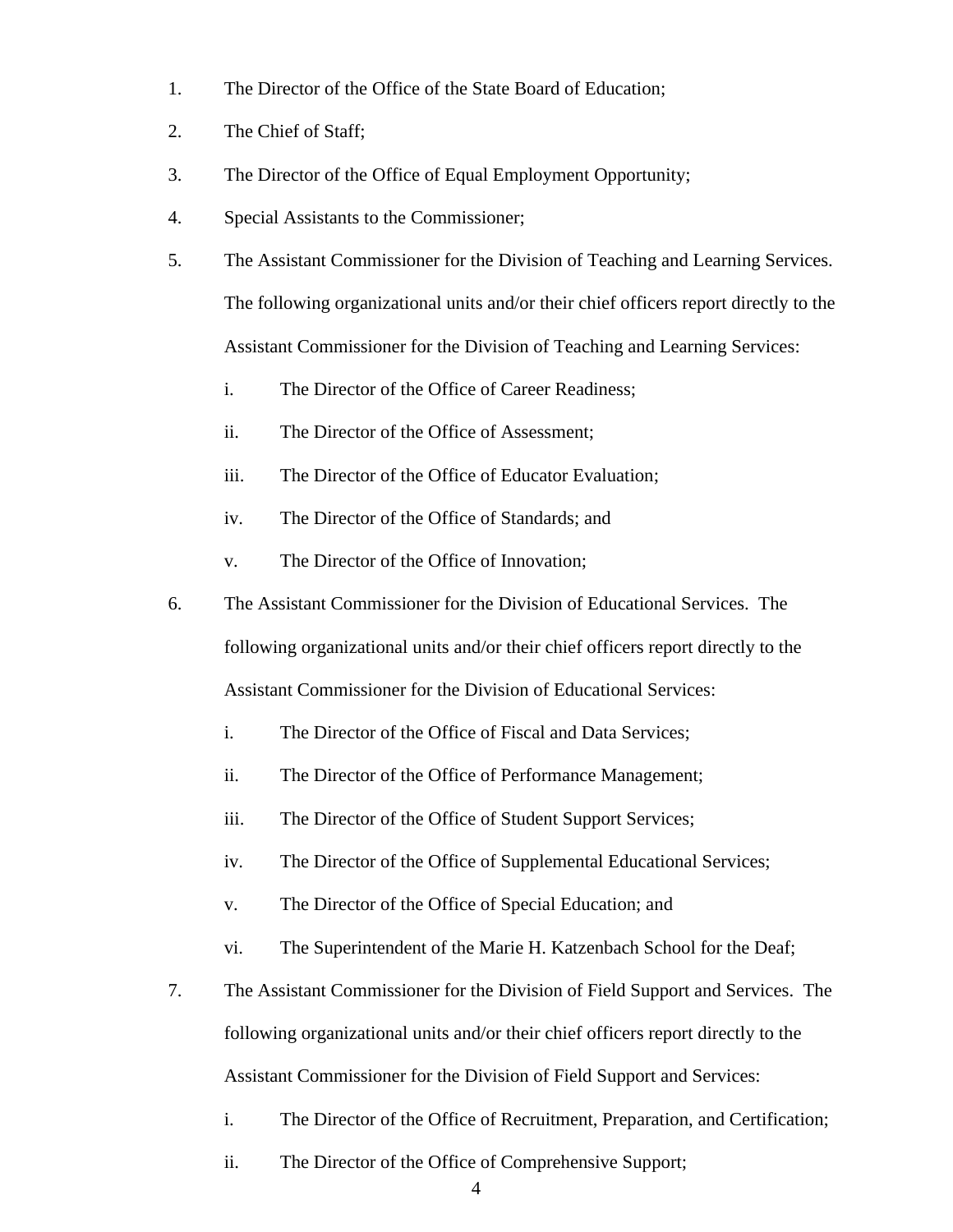- iii. The Director of the Office of Fiscal Accountability and Compliance;
- iv. The County Offices of Education;
- v. The Director of the Office of Charter and Renaissance Schools;
- vi. The Director of the Office of Professional Learning;
- vii. The Director of the Office of Learning, Intervention, and Support; and
- viii. The Director of the Office of Interdistrict School Choice and Non-Public Schools;
- 8. The Chief Financial Officer/Assistant Commissioner for the Division of Finance and Business Services. The following organizational units and/or their chief officers report directly to the Chief Financial Officer/Assistant Commissioner for the Division of Finance and Business Services:
	- i. The Director of the Office of Fiscal Policy and Planning;
	- ii. The Director of the Office of State Monitors;
	- iii. The Director of the Office of Budget and Accounting;
	- iv. The Director of the Office of School Finance;
	- v. The Director of the Office of Grants Management;
	- vi. The Director of the Office of School Facility Projects;
	- vii. The Chief of the Office of Information Technology; and
	- viii. The Director of the Office of School Facility Planning;
- 9. The Assistant Commissioner for the Division of Early Childhood Services. The following organizational units and their chief officers report directly to the Assistant Commissioner for the Division of Early Childhood Services:
	- i. The Director of the Office of K-3 Education; and
	- ii. The Director of the Office of Preschool Education;
- 10. The Assistant Commissioner for the Division of Administrative Services. The following organizational units and/or their chief officers report directly to the Assistant Commissioner for the Division of Administrative Services: